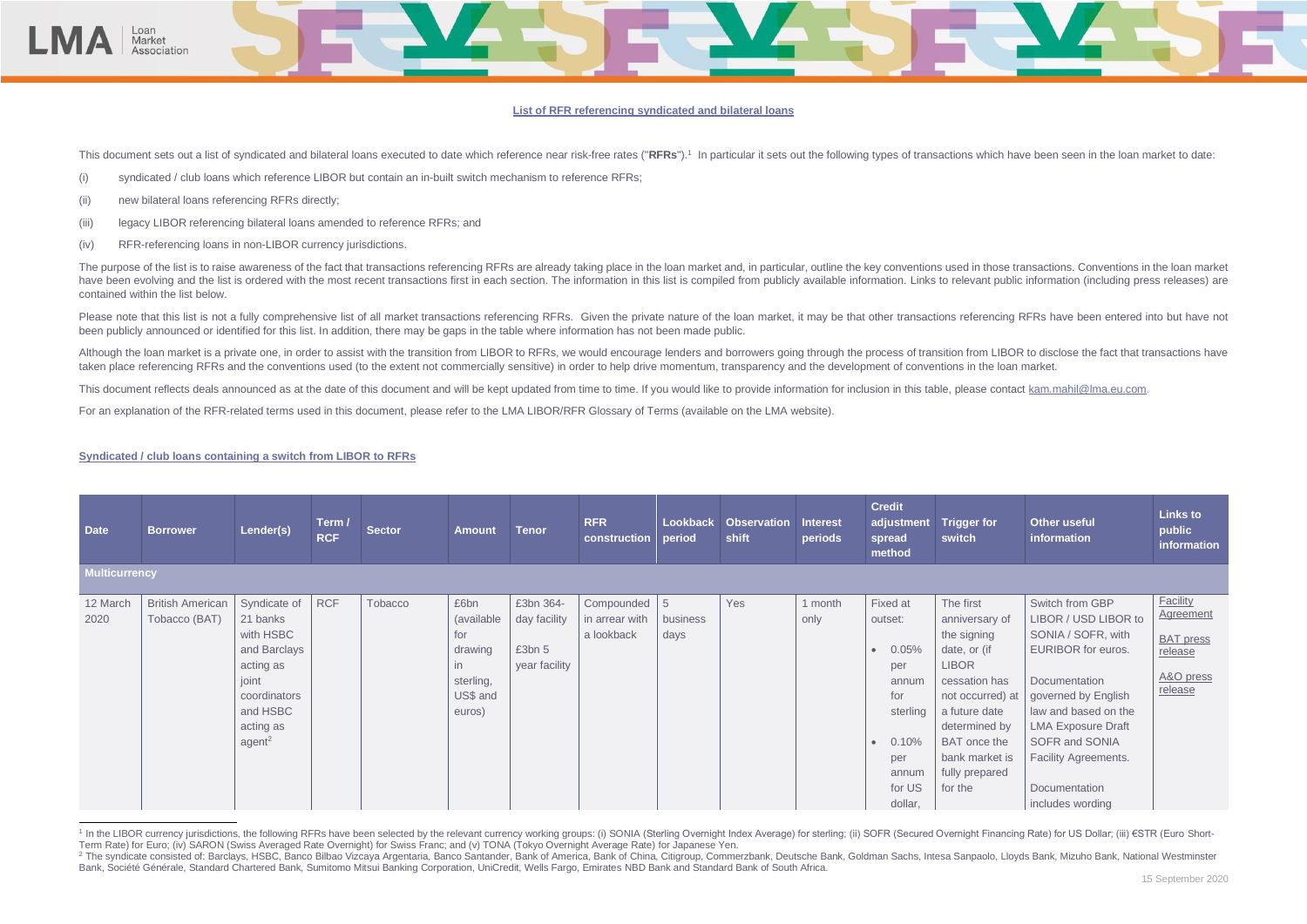

| <b>Date</b>            | <b>Borrower</b>                             | Lender(s)                                                                                                                                                                              | Term /<br><b>RCF</b> | <b>Sector</b> | <b>Amount</b>            | <b>Tenor</b>                                                                 | <b>RFR</b><br>construction                                 | Lookback<br>period | <b>Observation</b><br>shift | <b>Interest</b><br>periods                                           | <b>Credit</b><br>adjustment<br>spread<br>method                                                                                                                                                               | <b>Trigger for</b><br>switch                                                                                                                                      | <b>Other useful</b><br>information                                                                                                                                                                                     | <b>Links to</b><br>public<br>information       |
|------------------------|---------------------------------------------|----------------------------------------------------------------------------------------------------------------------------------------------------------------------------------------|----------------------|---------------|--------------------------|------------------------------------------------------------------------------|------------------------------------------------------------|--------------------|-----------------------------|----------------------------------------------------------------------|---------------------------------------------------------------------------------------------------------------------------------------------------------------------------------------------------------------|-------------------------------------------------------------------------------------------------------------------------------------------------------------------|------------------------------------------------------------------------------------------------------------------------------------------------------------------------------------------------------------------------|------------------------------------------------|
|                        |                                             |                                                                                                                                                                                        |                      |               |                          |                                                                              |                                                            |                    |                             |                                                                      | based on<br>ISDA 5<br>year<br>historical<br>median<br>approach                                                                                                                                                | transition to the<br>RFRs.<br>See definition<br>of "Benchmark<br>Replacement<br>Date" in, and<br>clause 8.1 of,<br>the Facility<br>Agreement.                     | referencing the<br>proposed SONIA Index<br>and the published<br>SOFR Index.<br>Facility principally used<br>for backstop liquidity<br>purposes.<br>Euro drawings remain<br>based on EURIBOR<br>following LIBOR switch. |                                                |
|                        | <b>GBP LIBOR to SONIA</b>                   |                                                                                                                                                                                        |                      |               |                          |                                                                              |                                                            |                    |                             |                                                                      |                                                                                                                                                                                                               |                                                                                                                                                                   |                                                                                                                                                                                                                        |                                                |
| 27 May<br>2020         | Associated<br><b>British Ports</b><br>(ABP) | Club<br>consisting of<br>NatWest,<br>CIBC, Lloyds<br>and Westpac<br>Banking<br>Corporation<br>as lead<br>arrangers,<br>with<br>NatWest as<br>mandated<br>lead<br>arranger and<br>agent | Term                 | Transport     | £150<br>million          | 2 years                                                                      | Compounded 5<br>in arrear with<br>a lookback               | business<br>days   | Yes                         | 3 months<br>only<br>(aligns to<br>the fixed<br>spread<br>adjustment) | Fixed at<br>outset at<br>12bps.<br>Calculated<br>based on<br>the ISDA 5<br>year<br>historical<br>median<br>approach<br>(and<br>measuring<br>the basis<br>spread<br>between<br>SONIA and<br>3 month<br>LIBOR). | Automatic<br>switch to<br>SONIA at the<br>earlier of the<br>first<br>anniversary of<br>the signing<br>date and a<br><b>LIBOR</b><br>cessation event<br>occurring. | Documentation<br>includes wording<br>referencing a publicly<br>available screen rate<br>for daily compounded<br>SONIA (not yet in<br>existence) and the<br>Bank of England<br>SONIA Index.                             | <b>NatWest</b><br>public deal<br>summary       |
|                        | <b>USD LIBOR to SOFR</b>                    |                                                                                                                                                                                        |                      |               |                          |                                                                              |                                                            |                    |                             |                                                                      |                                                                                                                                                                                                               |                                                                                                                                                                   |                                                                                                                                                                                                                        |                                                |
| 13<br>December<br>2019 | <b>Royal Dutch</b><br>Shell plc (Shell)     | Syndicate of<br>25 banks<br>with Bank of<br>America and<br><b>Barclays</b><br>acting as<br>joint<br>coordinators <sup>3</sup>                                                          | <b>RCF</b>           | Energy        | <b>US\$10</b><br>billion | <b>US\$8</b><br>billion<br>facility $-5$<br>years<br><b>US\$2</b><br>billion | Compounded $\vert 5 \vert$<br>in arrear with<br>a lookback | business<br>days   | Yes                         | 1 month<br>only                                                      | Fixed at<br>outset                                                                                                                                                                                            | As early as the<br>first<br>anniversary of<br>the signing<br>date of the<br>facility, once<br>the bank<br>market is fully                                         | Sustainability linked<br>loan (interest and fees<br>linked to Shell's<br>progress towards its<br>short-term Net Carbon<br>Footprint intensity<br>target as published in                                                | Shell press<br>release<br>A&O press<br>release |

<sup>3</sup> The syndicate consisted of: Barclays, Bank of America, ANZ, Bank of China, Banco Santander, BNP Paribas, Citibank, Credit Agricole Corporate and Investment Bank, Credit Suisse, Deutsche Bank, Goldman Sachs, HSBC, Indus China, JP Morgan, Lloyds Bank, Mizuho Bank, Morgan Stanley, Natixis, Royal Bank of Canada, Sumitomo Mitsui Banking Corp, Société Générale, Standard Chartered Bank, TD Securities, UBS and Wells Fargo.

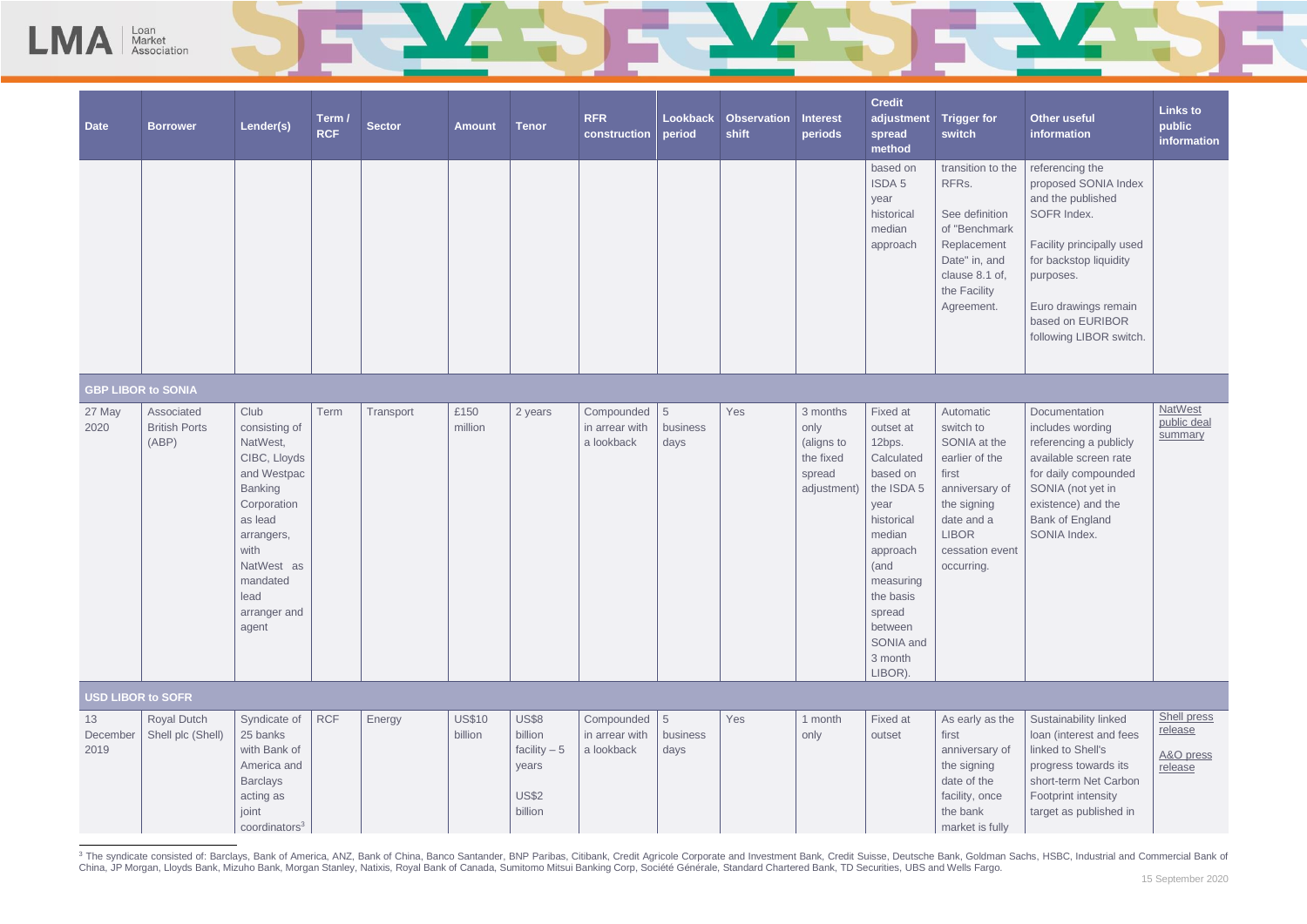

| <b>Date</b> | <b>Borrower</b> | Lender(s) | Term /<br><b>RCF</b> | <b>Sector</b> | <b>Amount</b> | <b>Tenor</b>      | <b>RFR</b><br>construction | <b>Lookback</b><br>period | <b>Observation</b><br>shift | <b>Interest</b><br>periods | <b>Credit</b><br>adjustment<br>spread<br>method | <b>Trigger for</b><br>switch   | <b>Other useful</b><br>information  | <b>Links to</b><br>public<br>information |
|-------------|-----------------|-----------|----------------------|---------------|---------------|-------------------|----------------------------|---------------------------|-----------------------------|----------------------------|-------------------------------------------------|--------------------------------|-------------------------------------|------------------------------------------|
|             |                 |           |                      |               |               | facility $-1$     |                            |                           |                             |                            |                                                 | prepared for                   | its Sustainability                  |                                          |
|             |                 |           |                      |               |               | year              |                            |                           |                             |                            |                                                 | SOFR as an<br>underlying rate. | Report).                            |                                          |
|             |                 |           |                      |               |               | Note: each        |                            |                           |                             |                            |                                                 |                                | Documentation                       |                                          |
|             |                 |           |                      |               |               | facility has      |                            |                           |                             |                            |                                                 |                                | governed by English                 |                                          |
|             |                 |           |                      |               |               | two 1 year        |                            |                           |                             |                            |                                                 |                                | law and based on the                |                                          |
|             |                 |           |                      |               |               | extension         |                            |                           |                             |                            |                                                 |                                | <b>LMA Exposure Draft</b>           |                                          |
|             |                 |           |                      |               |               | options at<br>the |                            |                           |                             |                            |                                                 |                                | <b>SOFR Facility</b>                |                                          |
|             |                 |           |                      |               |               | discretion        |                            |                           |                             |                            |                                                 |                                | Agreement.                          |                                          |
|             |                 |           |                      |               |               | of each           |                            |                           |                             |                            |                                                 |                                | Facility principally used           |                                          |
|             |                 |           |                      |               |               | lender            |                            |                           |                             |                            |                                                 |                                | for backstop liquidity<br>purposes. |                                          |
|             |                 |           |                      |               |               |                   |                            |                           |                             |                            |                                                 |                                |                                     |                                          |

## **New bilateral loans referencing RFRs**

| <b>Date</b>          | <b>Borrower</b>          | Lender                                                                | Term /<br><b>RCF</b> | <b>Sector</b>       | <b>Amount</b>                                                          | <b>Tenor</b> | <b>RFR</b><br>construction                 | Lookback<br>period                                            | <b>Observation</b><br>shift | <b>Interest</b><br>periods | <b>Credit</b><br>adjustment<br>spread or<br>equivalent?                           | <b>Other useful</b><br>information                                                                                                                                                                                                | <b>Links to</b><br>public<br>information |
|----------------------|--------------------------|-----------------------------------------------------------------------|----------------------|---------------------|------------------------------------------------------------------------|--------------|--------------------------------------------|---------------------------------------------------------------|-----------------------------|----------------------------|-----------------------------------------------------------------------------------|-----------------------------------------------------------------------------------------------------------------------------------------------------------------------------------------------------------------------------------|------------------------------------------|
| <b>Multicurrency</b> |                          |                                                                       |                      |                     |                                                                        |              |                                            |                                                               |                             |                            |                                                                                   |                                                                                                                                                                                                                                   |                                          |
| 3 September<br>2020  | CapitaLand               | <b>UOB</b>                                                            | Term                 | Asset<br>management | S\$200m<br>(available for<br>drawing in S\$<br>and US\$)               | 2 years      | Compounded in<br>arrear with a<br>lookback | 5 business<br>days                                            | Yes                         |                            |                                                                                   | This is a dual<br>tranche loan which<br>references both<br>SOFR and SORA<br>(the Singapore<br>RFR). The loan is<br>also listed in the<br>section below on<br>"RFR-referencing<br>loans in non-LIBOR<br>currency<br>jurisdictions" | CapitaLand<br>press release              |
| August 2020          | GlaxoSmithKline<br>(GSK) | 12 bilateral<br>lenders<br>with HSBC<br>acting as<br><b>Risk Free</b> | <b>RCF</b>           | Pharmaceutical      | £1.9bn<br>(available for<br>drawing in<br>sterling and<br><b>US\$)</b> | 3 years      | Compounded in<br>arrear with a<br>lookback | 5 business<br>days (as<br>applicable to<br>SONIA and<br>SOFR) | <b>No</b>                   | 1 month<br>only            | Fixed at<br>outset (not<br>rounded).<br>Calculated<br>based on the<br>ISDA 5 year | See also the<br>US\$2.5bn facility<br>under "SOFR"<br>below.                                                                                                                                                                      | A&O press<br>release                     |

|  | ________ |
|--|----------|
|  |          |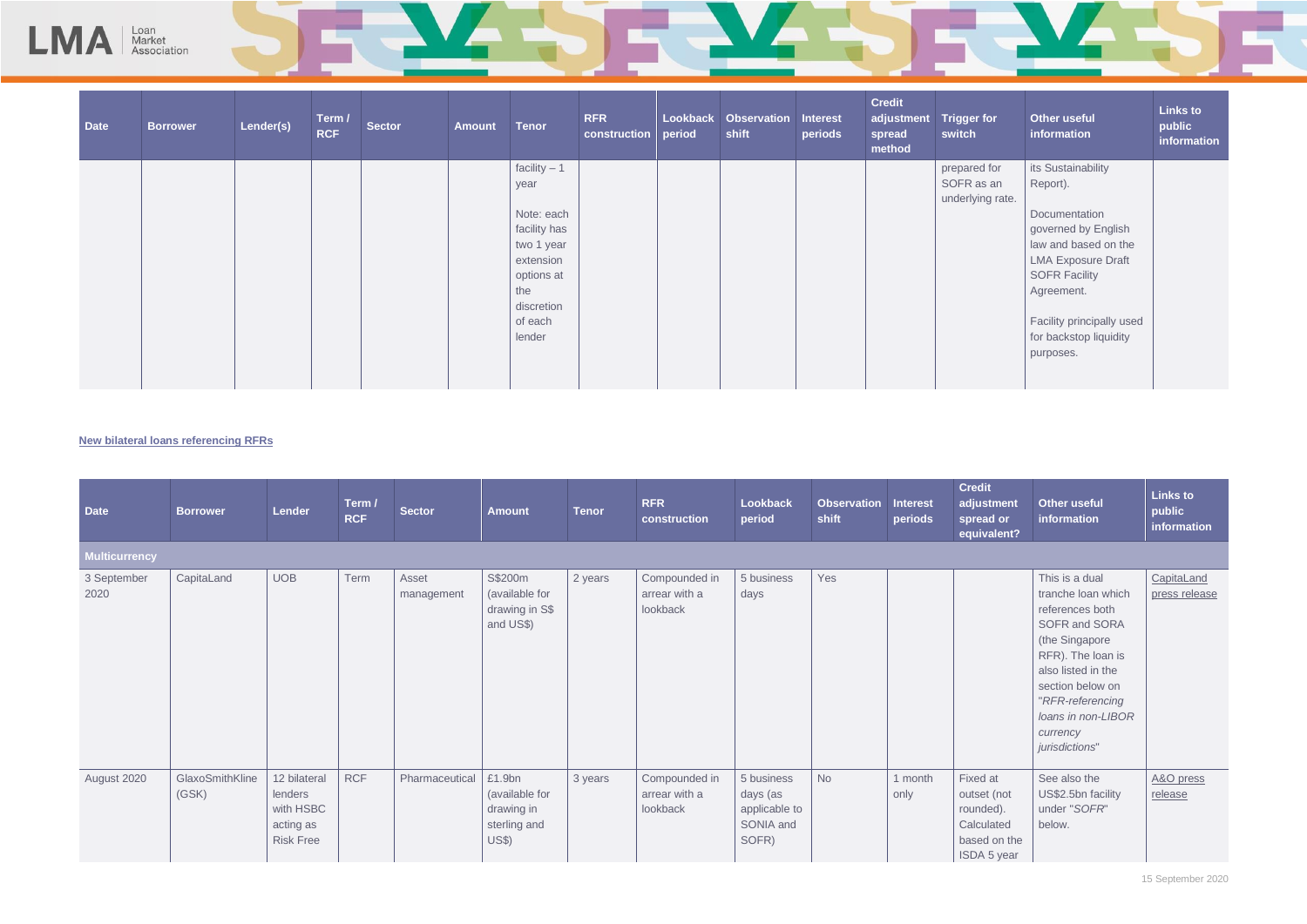

Loan<br>Market

<sup>&</sup>lt;sup>4</sup> The press release refers to the rate initially being "based on the SONIA compounded reference rate but will track the Bank of England's published SONIA Compounded Index, when available...". However, note that the curre Index is based on observation shift, which is not the convention in this loan.

| <b>Observation</b><br>shift | <b>Interest</b><br>periods | <b>Credit</b><br>adjustment<br>spread or<br>equivalent?                                                                | <b>Other useful</b><br>information                                                                                                                                    | <b>Links to</b><br>public<br>information           |
|-----------------------------|----------------------------|------------------------------------------------------------------------------------------------------------------------|-----------------------------------------------------------------------------------------------------------------------------------------------------------------------|----------------------------------------------------|
|                             |                            | historical<br>median<br>approach.                                                                                      | Zero floor calculated<br>using the daily<br>adjustable credit<br>adjustment spread<br>approach                                                                        |                                                    |
|                             |                            |                                                                                                                        |                                                                                                                                                                       |                                                    |
| <b>No</b>                   |                            |                                                                                                                        | Based on the LMA<br><b>Exposure Draft</b><br><b>SONIA Facility</b><br>Agreement.                                                                                      | Trowers &<br>Hamlins press<br>release <sup>4</sup> |
| <b>No</b>                   |                            |                                                                                                                        |                                                                                                                                                                       | <b>Ashurst press</b><br>release                    |
| <b>No</b>                   |                            |                                                                                                                        | Sustainability linked<br>loan                                                                                                                                         | <b>Ashurst press</b><br>release                    |
|                             |                            |                                                                                                                        | Refinancing of an<br>acquisition<br>financing.                                                                                                                        | Deutsche<br><b>Bank press</b><br>release           |
| <b>No</b>                   |                            |                                                                                                                        |                                                                                                                                                                       | <b>NatWest</b><br>press release                    |
|                             |                            |                                                                                                                        |                                                                                                                                                                       |                                                    |
| <b>No</b>                   | 1 month<br>only            | Fixed at<br>outset (not<br>rounded).<br>Calculated<br>based on the<br>ISDA 5 year<br>historical<br>median<br>approach. | See also the £1.9bn<br>facility .under<br>"Multicurrency"<br>above.<br>Zero floor calculated<br>using the daily<br>adjustable credit<br>adjustment spread<br>approach | A&O press<br>release                               |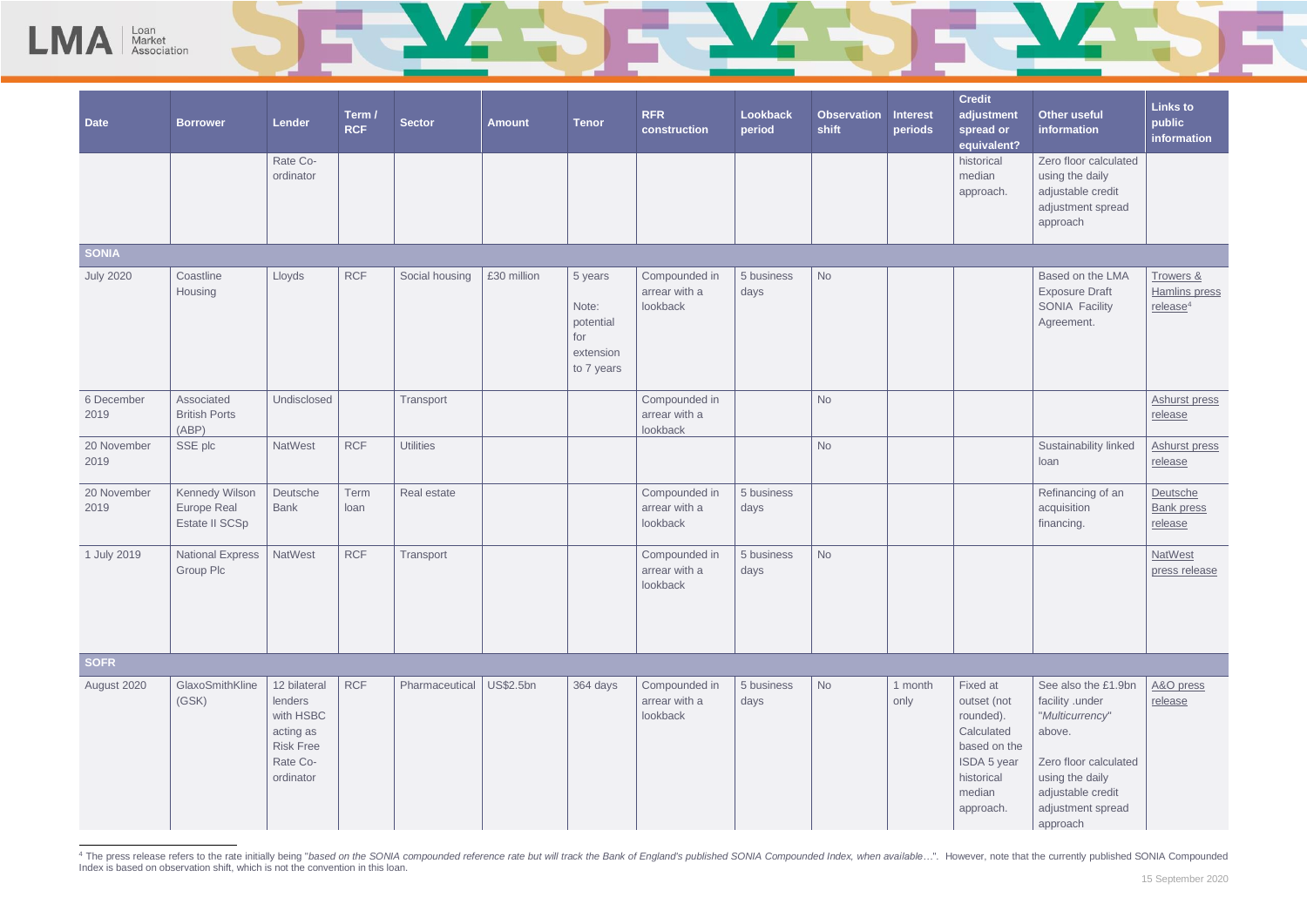

| t<br><b>stment</b><br>d or<br>alent? | <b>Other useful</b><br>information | <b>Links to</b><br>public<br><i>information</i>     |
|--------------------------------------|------------------------------------|-----------------------------------------------------|
|                                      |                                    | J.P. Morgan<br>press release<br>Risk.net<br>article |
|                                      |                                    |                                                     |
|                                      |                                    | <b>UBS</b> press<br>release                         |
|                                      |                                    | <b>UBS</b> press<br>release                         |

# **Legacy LIBOR referencing bilateral loans amended to reference RFRs**

Loan<br>Market Association

| <b>Date</b>     | <b>Borrower</b>                   | Lender | Term /<br><b>RCF</b> | Sector  | <b>Amount</b> | <b>Tenor</b> | <b>RFR</b><br>construction                   | <b>Lookback</b><br>period | <b>Observation</b><br>shift | <b>Interest</b><br>periods | <b>Credit adjustment</b><br>spread method | <b>Other useful</b><br>information | <b>Links to public</b><br>information          |
|-----------------|-----------------------------------|--------|----------------------|---------|---------------|--------------|----------------------------------------------|---------------------------|-----------------------------|----------------------------|-------------------------------------------|------------------------------------|------------------------------------------------|
| <b>SONIA</b>    |                                   |        |                      |         |               |              |                                              |                           |                             |                            |                                           |                                    |                                                |
| 3 April<br>2020 | Riverside<br><b>Group Limited</b> | Lloyds | RCF                  | Housing | £100m         | 5 years      | Compounded in  <br>arrear with a<br>lookback | 5 business<br>days        | Yes                         |                            |                                           |                                    | Riverside press<br>release<br>Risk.net article |

<sup>&</sup>lt;sup>5</sup> On 11 May 2020, St. Galler Kantonalbank announced that it had launched a SARON loan product (offered in arrear with a 5 calendar day lookback period) for corporate customers. Click [here](https://www.sgkb.ch/de/privatkunden/vom-libor-zum-saron#content-45556) for the relevant webpage with pr 16 April 2020, Raiffeisen announced that it had launched a SARON loan product for corporate customers (based on in arrear without a lookback). Clic[k here](https://www.raiffeisen.ch/st--gallen/de/ueber-uns/news/rch/saron.html) for the Raiffeisen press release (in German) and [here](https://www.raiffeisen.ch/content/dam/www/rch/pdf/firmenkunden/investition-und-finanzierung/download/de/produktblatt-saron-flex-kredit.pdf) for the produc it is understood that: (i) Glarner Kantonalbank launched such a SARON loan product based on in arrear with a 5 calendar day lookback; Credit Suisse announced it will launch two SARON loan products (one in arrear with no lo / last reset basis; and (iii) Luzerner Kantonalbank launched a SARON loan product based on in arrear with a 2 business day lookback.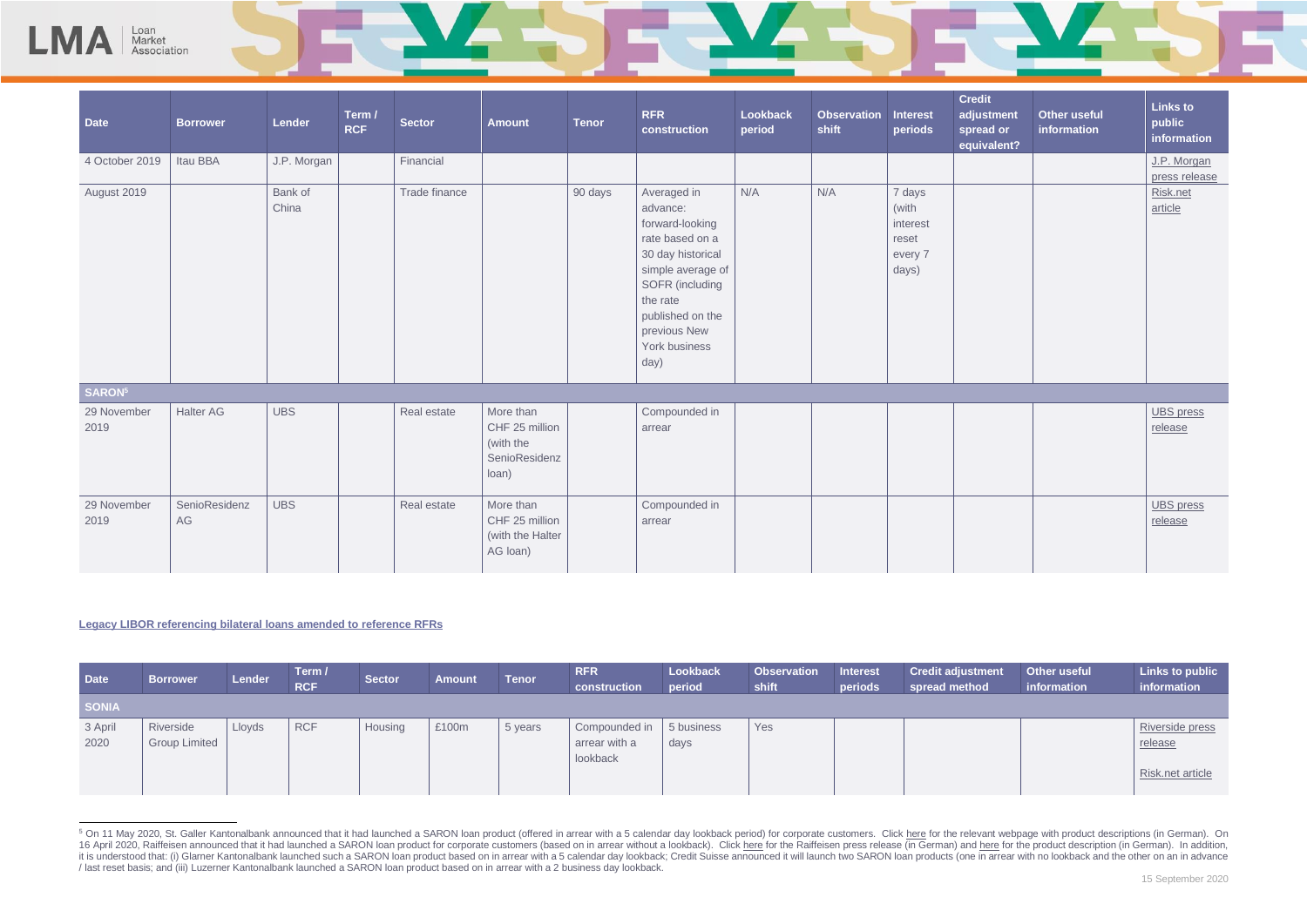

| <b>Date</b>                                          | <b>Borrower</b>         | Lender              | Term /<br><b>RCF</b> | <b>Sector</b>       | <b>Amount</b> | <b>Tenor</b> | <b>RFR</b><br>construction                 | Lookback<br>period | <b>Observation</b><br>shift | <b>Interest</b><br>periods | <b>Credit adjustment</b><br>spread method | <b>Other useful</b><br>information                                                                                                                                              | <b>Links to public</b><br>information |
|------------------------------------------------------|-------------------------|---------------------|----------------------|---------------------|---------------|--------------|--------------------------------------------|--------------------|-----------------------------|----------------------------|-------------------------------------------|---------------------------------------------------------------------------------------------------------------------------------------------------------------------------------|---------------------------------------|
| SORA (Singapore Overnight Rate Average) <sup>6</sup> |                         |                     |                      |                     |               |              |                                            |                    |                             |                            |                                           |                                                                                                                                                                                 |                                       |
| 3 September<br>2020                                  | CapitaLand              | UOB                 | Term                 | Asset<br>management | S\$200m       | 2 years      | Compounded in<br>arrear with a<br>lookback | 5 business<br>days | Yes                         |                            |                                           | This is a dual<br>tranche loan which<br>references both<br>SOFR and SORA.<br>The loan is also<br>listed in the section<br>above on "New<br>bilateral loans<br>referencing RFRs" | CapitaLand<br>press release           |
| 27 August<br>2020                                    | Wilmar<br>International | <b>DBS</b>          | Term                 | Agribusiness        | S\$200m       |              | Compounded in<br>arrear with a<br>lookback |                    | Yes                         |                            |                                           | At the start of each<br>interest period,<br>Wilmar has the<br>option to enter into<br>a SORA interest<br>rate swap.                                                             | <b>DBS</b> press<br>release           |
| 16 June<br>2020                                      | CapitaLand              | OCBC<br><b>Bank</b> |                      | Asset<br>management | S\$150m       | 3 years      | Compounded in<br>arrear with a<br>lookback | 5 business<br>days | Yes                         |                            |                                           | The loan is part of a<br>S\$300m<br>sustainability linked<br>loan tied to<br>CapitaLand's ESG                                                                                   | CapitaLand<br>press release           |

<sup>&</sup>lt;sup>6</sup> On 3 September 2020, DBS announced the launch of a SORA-referencing business property loan, specifically tailored for SMEs. Interest rates will be based on 3 month compounded SORA plus a margin. Click [here](https://www.dbs.com/NewsPrinter.page?newsId=kebpfq4g&locale=en) for the DBS

| ent   | <b>Other useful</b>   | <b>Links to public</b> |
|-------|-----------------------|------------------------|
|       | <b>information</b>    | information            |
| gin   | Sustainability linked | <b>NatWest press</b>   |
| NIA / | loan (originally      | release                |
| sing  | arranged with         |                        |
|       | margins dependent     | NatWest public         |
| he    | on environmental      | deal summary           |
| te of | performance which     |                        |
| S     | continued after       |                        |
|       | amendment).           |                        |
|       |                       |                        |
| ning  | Documentation         |                        |
|       | changes included      |                        |
| Э.    | the breakage costs    |                        |
|       | approach and          |                        |
|       | fallback provisions.  |                        |
|       |                       |                        |

# **RFR-referencing loans in non-LIBOR currency jurisdictions**

L